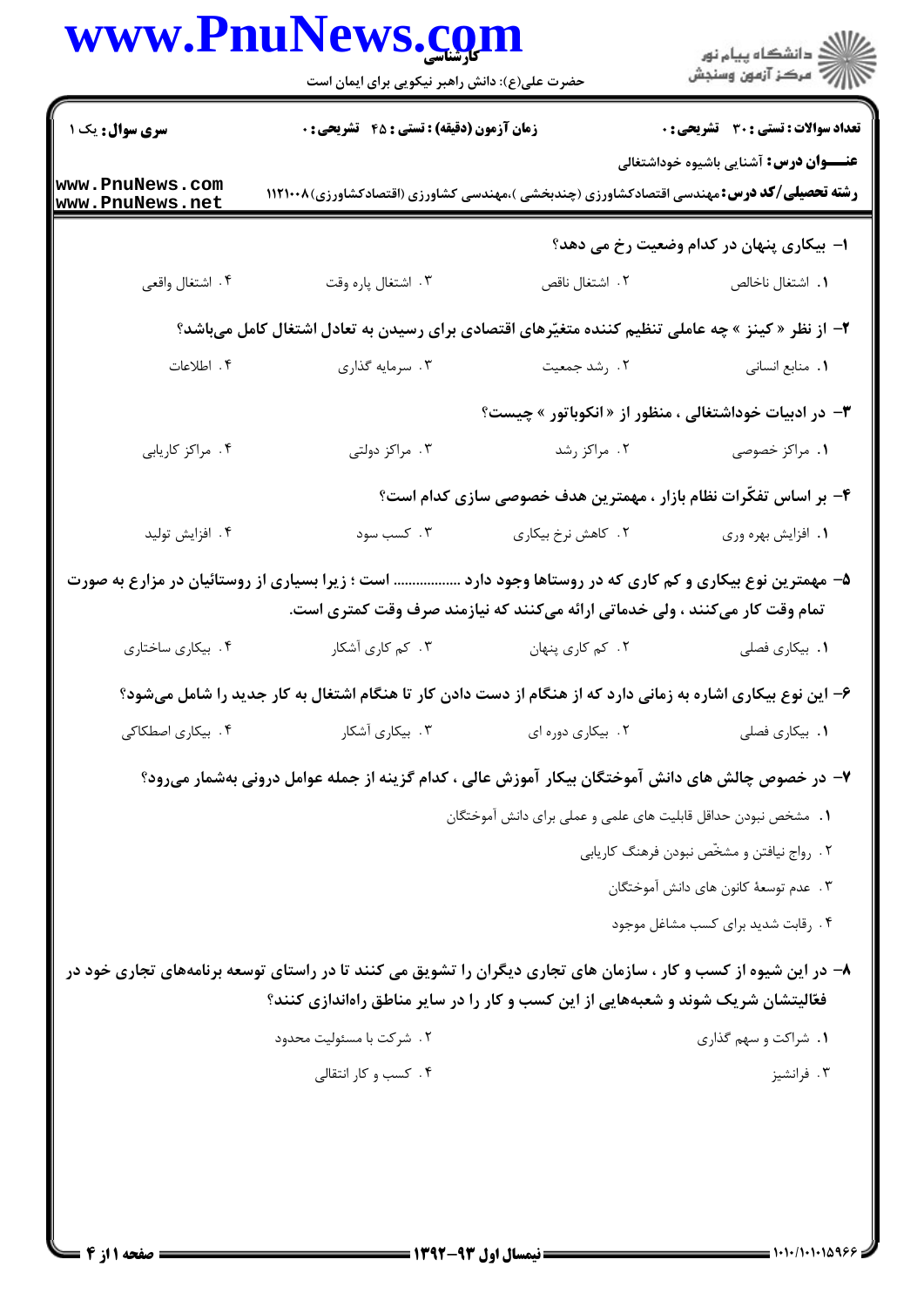|                                                     | www.PnuNews.com<br>حضرت علی(ع): دانش راهبر نیکویی برای ایمان است                                                |                                                                                   | ڪ دانشڪاه پيام نور<br><mark>ر</mark> √ مرڪز آزمون وسنڊش |
|-----------------------------------------------------|-----------------------------------------------------------------------------------------------------------------|-----------------------------------------------------------------------------------|---------------------------------------------------------|
| <b>سری سوال : ۱ یک</b>                              | زمان آزمون (دقیقه) : تستی : 45 آتشریحی : 0                                                                      |                                                                                   | <b>تعداد سوالات : تستی : 30 ٪ تشریحی : 0</b>            |
| www.PnuNews.com<br>www.PnuNews.net                  | <b>رشته تحصیلی/کد درس:</b> مهندسی اقتصادکشاورزی (چندبخشی )،مهندسی کشاورزی (اقتصادکشاورزی)۱۱۲۱۰۰۸                |                                                                                   | <b>عنـــوان درس:</b> آشنایی باشیوه خوداشتغالی           |
|                                                     | ۹- در کدام یک از گزینه های زیر ، هنرجویان همزمان با آموزش و کسب مهارت در حین کار ، مستقیم و بدون واسطه به بازار | کار فرصتهای اشتغال بدست آمده هدایت میشوند؟                                        |                                                         |
|                                                     | ۲. ً مجتمع های آموزش و اشتغال                                                                                   |                                                                                   | ٠١. مراكز خدمات فنّى شهرى                               |
|                                                     | ۴. کارگاه های مشترک                                                                                             |                                                                                   | ۰۳ مراکز خود اشتغالی                                    |
|                                                     |                                                                                                                 | ∙ا− کدام گزینه از ویژگی های افراد خود اشتغال در مقایسه با شاغلان معمولی می باشد؟  |                                                         |
|                                                     | ۲ .  مسئولیتی برای تهیّه تجهیزات و امکانات شغلی ندارند.                                                         |                                                                                   | ٠١. فقط عرضه كننده نيروى كار هستند.                     |
|                                                     | ۰۴ در معرض خطرپذیری مالی واحد کسب و کار هستند.                                                                  |                                                                                   | ۰۳ مدت زمان کار آنها تعریف شده و مشخّص است.             |
|                                                     | 11– یکی از راه های کاهش نرخ بیکاری و افزایش فرصت های اشتغال با کمترین حجم سرمایه گذاری در کوتاهترین زمان و      |                                                                                   | بیشترین بازده کدام است؟                                 |
|                                                     | ۰۲ کارگاه های مشترک                                                                                             |                                                                                   | ٠١. طرح هاى تيپ اشتغال زا                               |
|                                                     | ۰۴ طرح های آموزش کارآفرینی                                                                                      |                                                                                   | ۰۳ مجتمع های آموزش و اشتغال                             |
|                                                     |                                                                                                                 | ۱۲- کدام گزینه از عوامل مؤثّر بر عرضه نیروی کار می باشد؟                          |                                                         |
| ۰۴ واردات                                           | ۰۳ فنّاوري                                                                                                      | ٢. افزايش جمعيت                                                                   | ٠١. قانون كار                                           |
|                                                     | ۱۳– ایجاد کدام دسته از صنایع ، بیش از سایرین می تواند هم به رفع مشکل بیکاری کمک کند و هم تا حد زیادی مشکل       |                                                                                   | مهاجرت از روستاها به شهرها را کنترل نماید؟              |
| ۰۴ صنایع دستی                                       | ۰۳ صنعت جهانگردي                                                                                                | ٢. صنايع بزرگ                                                                     | ٠١. صنايع كوچك                                          |
|                                                     | ۱۴– در خصوص کمک های مؤسّسات تعاونی برای توسعه اشتغال ، بزرگترین حوزه تأثیر بنگاههای تعاونی کدام است؟            |                                                                                   |                                                         |
| ٢. ایجاد تعاونی های خدماتی متعلّق به کارکنان        |                                                                                                                 |                                                                                   | ٠١. مالكيت كاركنان و اداره تعاونى ها                    |
| ۰۴ ایجاد و حفظ اشتغال مولّد در بنگاه های غیر تعاونی |                                                                                                                 |                                                                                   | ۰۳ تشکیل بنگاه های کوچک خانوادگی                        |
|                                                     |                                                                                                                 | ۱۵– کدام گزینه از خصوصیات مراکز کاریابی دولتی می باشد؟                            |                                                         |
|                                                     |                                                                                                                 |                                                                                   | 1. بابت ارائه خدمات وجهى را دريافت مى كنند.             |
|                                                     |                                                                                                                 |                                                                                   | ۲ . به علّت ساختار دولتی ، از کارایی لازم برخوردارند.   |
|                                                     | ۰۳ معمولاً واکنش آنها نسبت به معرّفي جويندگان کار براي فرصت هاي شغلي خالي، بسيار کند و نامناسب است.             |                                                                                   |                                                         |
|                                                     |                                                                                                                 | ۴. هدف این مراکز بیشتر معطوف به جویندگان کار متعلّق به اقشار آسیب پذیر جامعه است. |                                                         |
|                                                     |                                                                                                                 |                                                                                   |                                                         |

 $\blacksquare$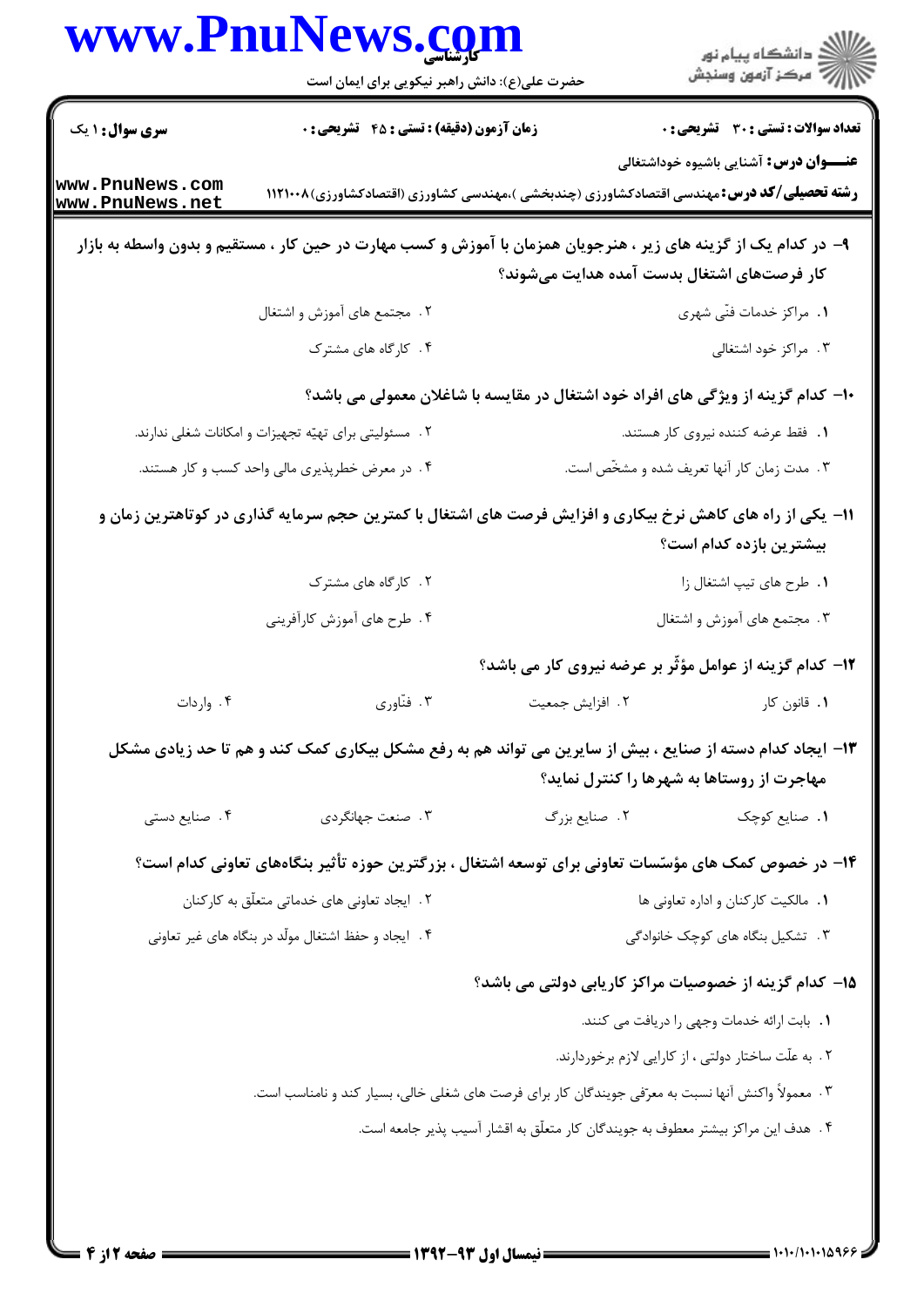## www.PnuNews.com الاد دانشگاه پيام نور<br>الا هرکز آزمون وسنجش حضرت علی(ع): دانش راهبر نیکویی برای ایمان است **تعداد سوالات : تستي : 30 - تشريحي : 0 سری سوال : ۱ یک زمان آزمون (دقیقه) : تستی : 45 ٪ تشریحی: 0 عنـــوان درس:** آشنایی باشیوه خوداشتغالی www.PnuNews.com **رشته تحصیلی/کد درس:**مهندسی اقتصادکشاورزی (چندبخشی )،مهندسی کشاورزی (اقتصادکشاورزی)۱۲۱۰۰۸ ( www.PnuNews.net ۱۶– مهمترین محدودیت گسترش اشتغال کشاورزی مربوط به کدام عامل است؟ ٢. موانع اقتصادي (سرمايه) **۱.** موانع سیاسی (سیاستها و قوانین) ۴. موانع اجتماعی (یکپارچگی اجتماعی) ۰۳ موانع فرهنگی (نوع نگرش) ۱۷- کدام گزینه ، جزو حوزه ها و خرده نظام های چهارگانه تأثیرگذار بر اشتغال کشاورزی نمیباشد؟ ۰۴ حوزه فنّی **۱.** حوزه ساختار محیطی مسلم تا ۲۰ حوزه ساختار اجرایی ۰۳ حوزه فرهنگ*ی* ۱۸- کدام یک از موارد زیر از جمله کسب و کارهای متوسط به شمار می رود؟ **۱.** کسب و کا<sub>ر</sub> خانگی ۰۲ کسب و کار اینترنتی ۴. بانکها ۰۳ فروشگاه های زنجیره ای ۱۹- کدام یک از مراحل تأسیس کسب و کار چدید ، به عنوان بخش حسّاس و کلیدی آن بهشمار می رود؟ **۱.** فرموله کردن ایده کار ۲. تبدیل ایده به فرصت ۰۴ رشد و توسعه کسب و کار ۰۳ ثبت و راه اندازی ۲۰- یک طرح شغلی کشاورزی سنّتی ، دارای کدام نوع طرح شغلی است؟ ۲. دانش بر ۰۱ کاربر ۴. فناوری بر ۰۳ سرمایه بر 21- گدام گزینه جزو ۴ عنصر اساسی بازاریابی نمی باشد؟ ۴. مکان ۰۳ مشتری ٢. قيمت ٠١. محصول ۲۲– در کنار زمین و نیروی کار و سرمایه ، از کدام گزینه به عنوان عامل چهارم تولید یاد میشود؟ ۰۴ کارایی ۲. کا, آفرینی ۰۳ بهره وری ٠١. اشتغال **۲۳**– کدام یک از راهبردهای کارآفرینی سازمانی با خرید سایر شرکت ها یا ادغام با آنها رشد می یابد؟ ۰۴ ویکرد اکتسابی. ۲. ,ویکرد فرصت یابی ۰۳ ویکرد تقلیدی. ۰۱. رویکرد اداری **34- فنّاوري نسل دوم مؤثّر بر گسترش کارآفرینی کدام است؟** ۰۴ دانایی ۰۳ الکترونیک ٢. اطلاعات ١. صنعت ۲۵– موانع اصلی کار آفرینی زنان کدامند؟ ۲ . دولتی ، خصوصی ، غیر انتفاعی **۱.** فردی ، سازمانی ، محیطی ۰۴ سازمانی ، درون سازمانی ، مستقل ۰۳ انفرادی ، گروهی ، سازمانی